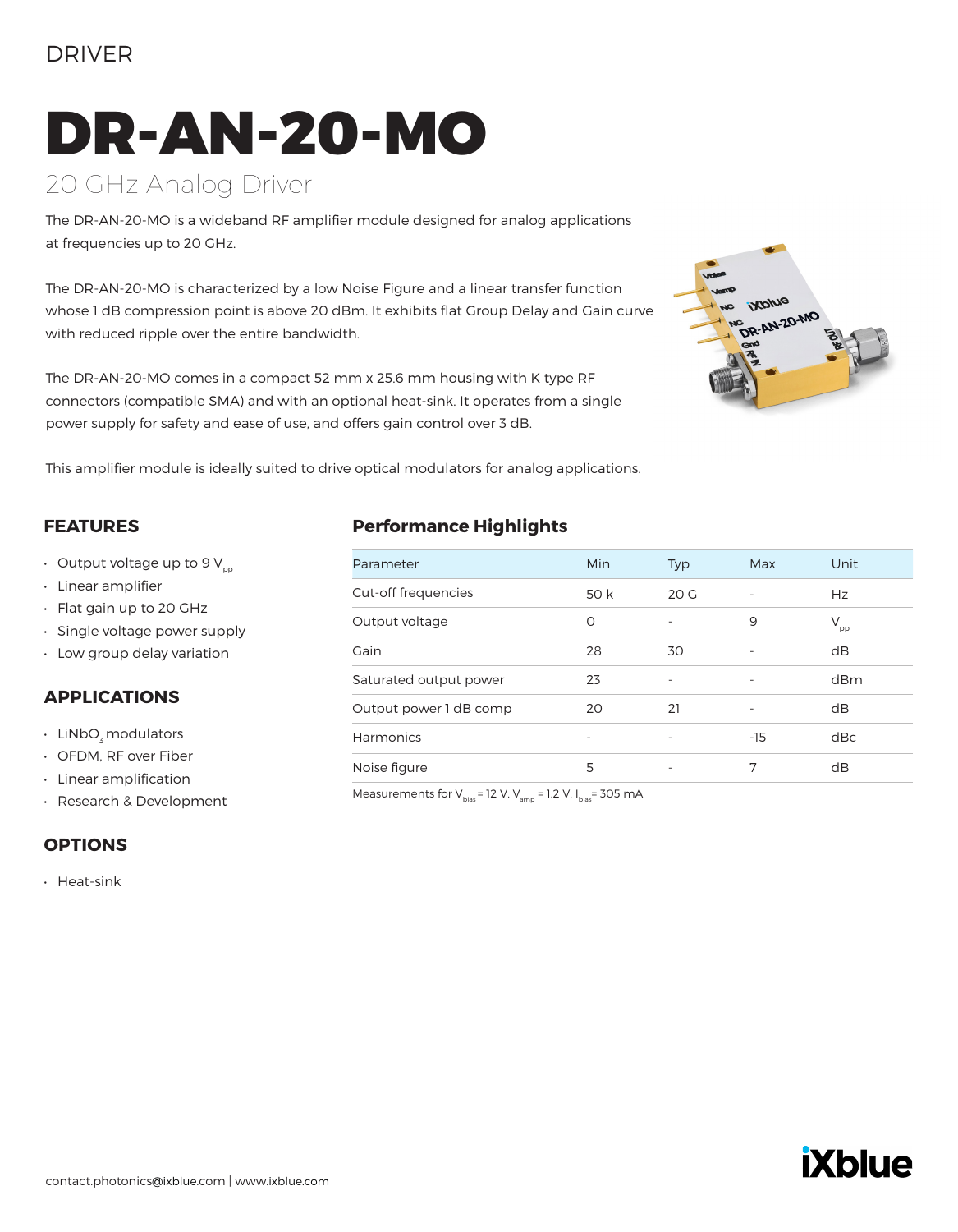# DR-AN-20-MO 20 GHz Analog Driver

#### **DC Electrical Characteristics**

| Parameter              | Symbol            | <b>Min</b>               | Typ | Max | Unit |
|------------------------|-------------------|--------------------------|-----|-----|------|
| Supply voltage (fixed) | <sup>*</sup> bias | $\overline{\phantom{0}}$ |     |     |      |
| Current consumption    | 'bias             |                          | 310 |     | mA   |
| Gain control voltage   | amp               |                          |     |     |      |

#### **Electrical Characteristics**

| Parameter              | Symbol                                | Condition                                    | Min                      | Typ                      | Max                      | Unit                       |  |
|------------------------|---------------------------------------|----------------------------------------------|--------------------------|--------------------------|--------------------------|----------------------------|--|
| Lower frequency        | $f_{\text{3db}}$ , lower              | -3 dB point                                  | $\overline{\phantom{a}}$ |                          | 50                       | kHz                        |  |
| Upper frequency        | $f_{\rm adv}$ upper                   | -3 dB point                                  | 18                       | 20                       | $\overline{\phantom{a}}$ | <b>GHz</b>                 |  |
| Gain                   | $S_{21}$                              | Small signal, f < 15 GHz                     | 28                       | 30                       | $\overline{\phantom{a}}$ | dB                         |  |
| Gain ripple            |                                       | $f < 15$ GHz                                 | $\overline{\phantom{a}}$ | $\overline{\phantom{a}}$ | ±1.5                     | dB                         |  |
| Input return loss      | $S_{11}$                              | $f < 10$ GHz                                 | $\overline{\phantom{a}}$ | $-10$                    | $\overline{\phantom{a}}$ | dB                         |  |
| Output return loss     | $\mathsf{S}_{\mathsf{22}}$            | $f < 20$ GHz                                 | $\overline{\phantom{a}}$ | $-10$                    | $\overline{\phantom{a}}$ | dB                         |  |
| Isolation              | $\mathsf{S}_{\scriptscriptstyle{12}}$ | $f < 20$ GHz                                 | $\overline{\phantom{a}}$ | $-60$                    | $\overline{\phantom{a}}$ | dB                         |  |
| Output power 1 dB      | $P_{1dB}$                             | $2$ GHz < $f$ < 16 GHz                       | 20                       | 21                       | $\overline{\phantom{a}}$ | dBm                        |  |
| Saturated output power | $P_{\underline{\text{sat}}}$          | 2 GHz < f < 12 GHz                           | 23                       |                          | $\overline{\phantom{a}}$ | dBm                        |  |
| Output voltage         | $\mathsf{V}_{\mathsf{out}}$           | Linear                                       | $\circ$                  | $\sim$                   | 7                        | $\mathsf{V}_{\mathsf{pp}}$ |  |
|                        |                                       | Maximum swing                                | $\circ$                  |                          | 9                        |                            |  |
| Noise figure           | <b>NF</b>                             | f < 7 GHz & f > 18 GHz                       | 5                        | $\overline{\phantom{a}}$ | 7                        | dB                         |  |
|                        |                                       | $7$ GHz < $f$ < 18 GHz                       | 3                        |                          | 5                        |                            |  |
| <b>Harmonics</b>       | Harm                                  | $\textcircled{a}P_{\text{1 dB}}$ , f < 5 GHz | $\overline{\phantom{a}}$ | $\overline{\phantom{a}}$ | $-15$                    | dBc                        |  |
| Power dissipation      | P                                     | Small signal                                 | $\sim$                   | 3.6                      | 5.2                      | W                          |  |

Conditions: S parameters -30 dBm,  $T_{amb}$  = 25°C, 50  $\Omega$  system

#### **Absolute Maximum Ratings**

Stresses in excess of the absolute maximum ratings can cause permanent damage to the device. These are absolute stress ratings only. Functional operation of the device is not implied at these or any other conditions in excess of those given in the operational sections of the data sheet. Exposure to absolute maximum ratings for extended periods can adversely affect device reliability.

| Parameter             | Symbol            | Min                      | Max   | Unit            |
|-----------------------|-------------------|--------------------------|-------|-----------------|
| RF input voltage      | $V_{in}$          | $\overline{\phantom{0}}$ | 0.6   | $V_{\text{pp}}$ |
| Supply voltage        | $V_{bias}$        | O                        | 13    | V               |
| DC current            | <sup>l</sup> bias | O                        | 400   | mA              |
| Gain control voltage  | $V_{amp}$         | O                        | 1.3   | $\vee$          |
| Power dissipation     | $P_{\text{diss}}$ | $\overline{\phantom{0}}$ | 5.2   | W               |
| Operating temperature | $T_{op}$          | O                        | $+40$ | $^{\circ}C$     |
| Storage temperature   | st                | -10                      | $+70$ | $^{\circ}C$     |

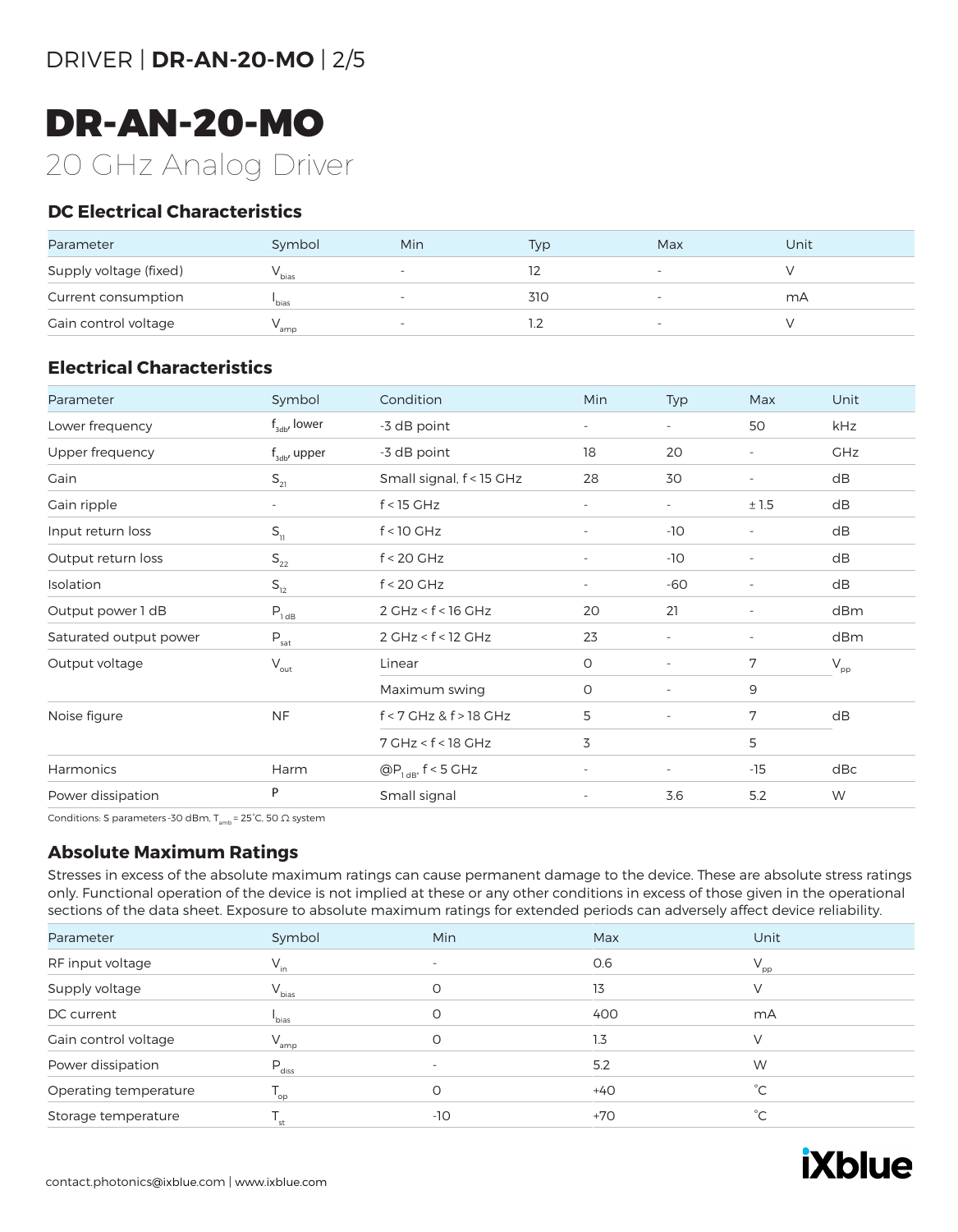# DRIVER | **DR-AN-20-MO** | 3/5

# DR-AN-20-MO

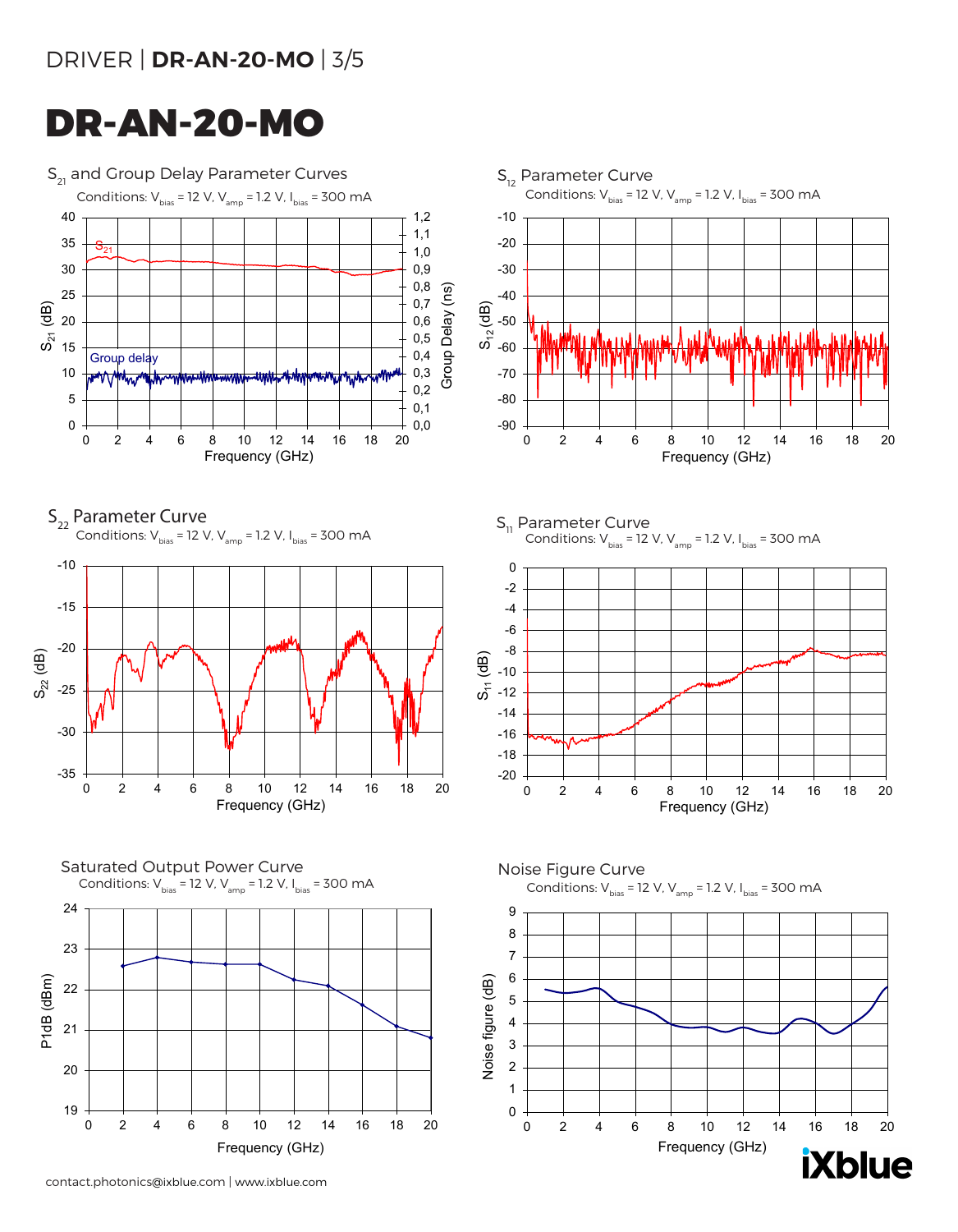# DRIVER | **DR-AN-20-MO** | 4/5

Electrical Schematic Diagram



### Mechanical Diagram and Pinout

All measurements in mm



The heat-sinking of the module is necessary. It's user responsability to use an adequate heat-sink. Refer to page 5 for iXblue recommended heat-sink.

| <b>PIN</b> | <b>Function</b>                     | Unit                                  |
|------------|-------------------------------------|---------------------------------------|
| IN         | RF In                               | Female K connector                    |
| OUT        | RF Out                              | Male K connector                      |
| $V_{bias}$ | Power supply voltage                | Set a typical operating specification |
| $V_{amp}$  | Output voltage amplitude adjustment | Adjust for gain control tuning        |